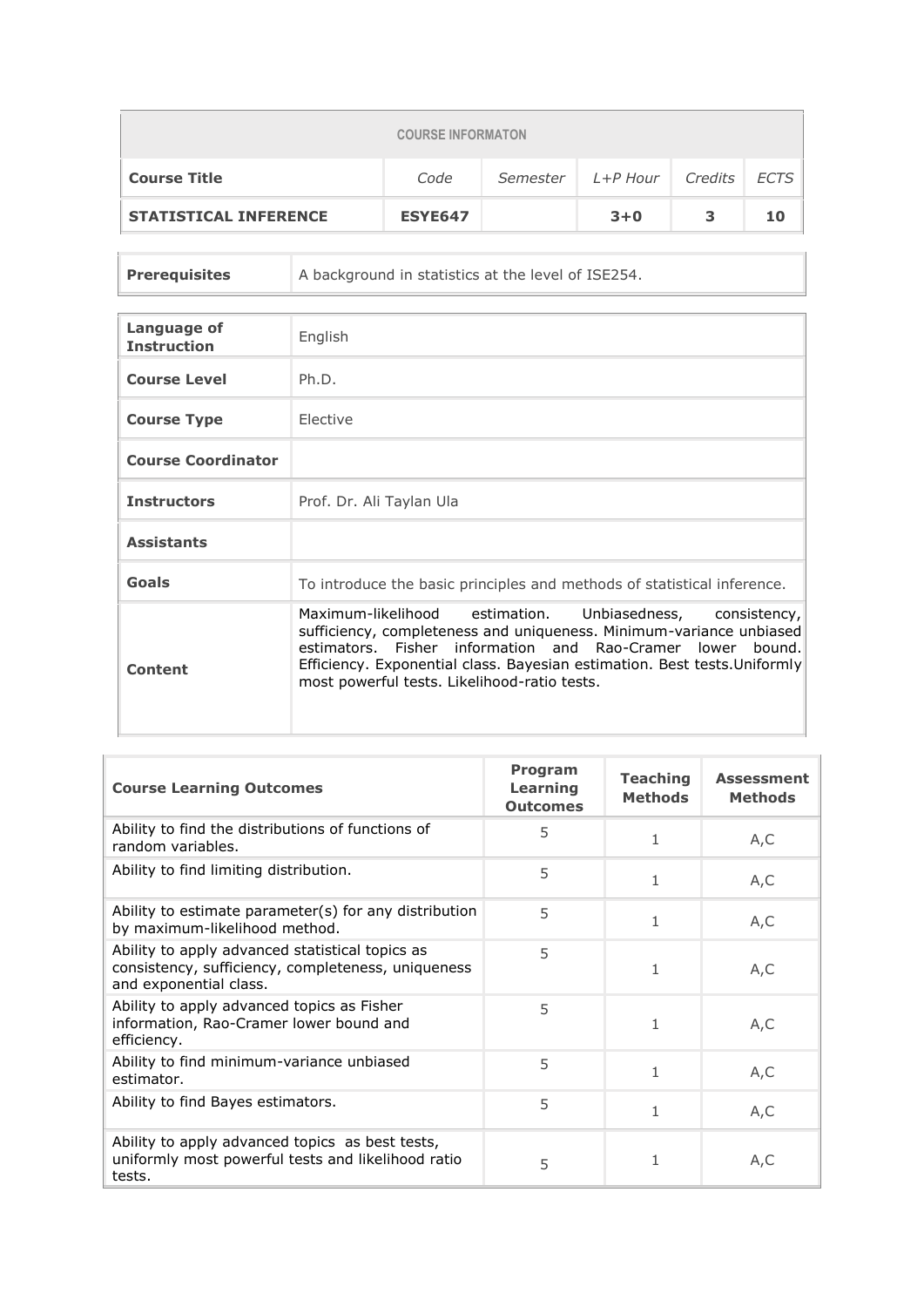|                                                                                               | Awareness of ethical values. |  | 10 |  | A.C |
|-----------------------------------------------------------------------------------------------|------------------------------|--|----|--|-----|
| <b>Teaching</b><br>1: Lecture, 2: Paper Discussion, 3: Lab, 4: Case-Study<br><b>Methods:</b>  |                              |  |    |  |     |
| <b>Assessment</b><br>A: Testing, B: Paper Summary, C: Homework, D: Project<br><b>Methods:</b> |                              |  |    |  |     |

|                | <b>COURSE CONTENT</b>                             |                        |  |  |  |  |
|----------------|---------------------------------------------------|------------------------|--|--|--|--|
|                | <b>Week Topics</b>                                | <b>Study Materials</b> |  |  |  |  |
| $\mathbf{1}$   | Introduction, Maximum-Likelihood Estimation.      | Textbook               |  |  |  |  |
| 2              | Unbiasedness. Consistency. Sufficiency.           | Textbook               |  |  |  |  |
| 3              | Completeness. Uniqueness.                         | Textbook               |  |  |  |  |
| $\overline{4}$ | Minimum-Variance Unbiased Estimators.             | Textbook               |  |  |  |  |
| 5              | Fisfer Information.                               | Textbook               |  |  |  |  |
| 6              | Rao-Cramer Lower Bound. Efficiency.               | Textbook               |  |  |  |  |
| 7              | MIDTFRM FXAM I<br>Exponential Class.              | Textbook               |  |  |  |  |
| 8              | Exponential Class.                                | Textbook               |  |  |  |  |
| 9              | Bayesian Estimation.                              | Textbook               |  |  |  |  |
| 10             | Bayesian Estimation.                              | Textbook               |  |  |  |  |
| 11             | Best Tests.                                       | Textbook               |  |  |  |  |
| 12             | MIDTERM EXAM II<br>Uniformly Most Powerful Tests. | Textbook               |  |  |  |  |
| 13             | Likelihood Ratio Tests.                           | Textbook               |  |  |  |  |
| 14             | Likelihood Ratio Tests.                           | Textbook               |  |  |  |  |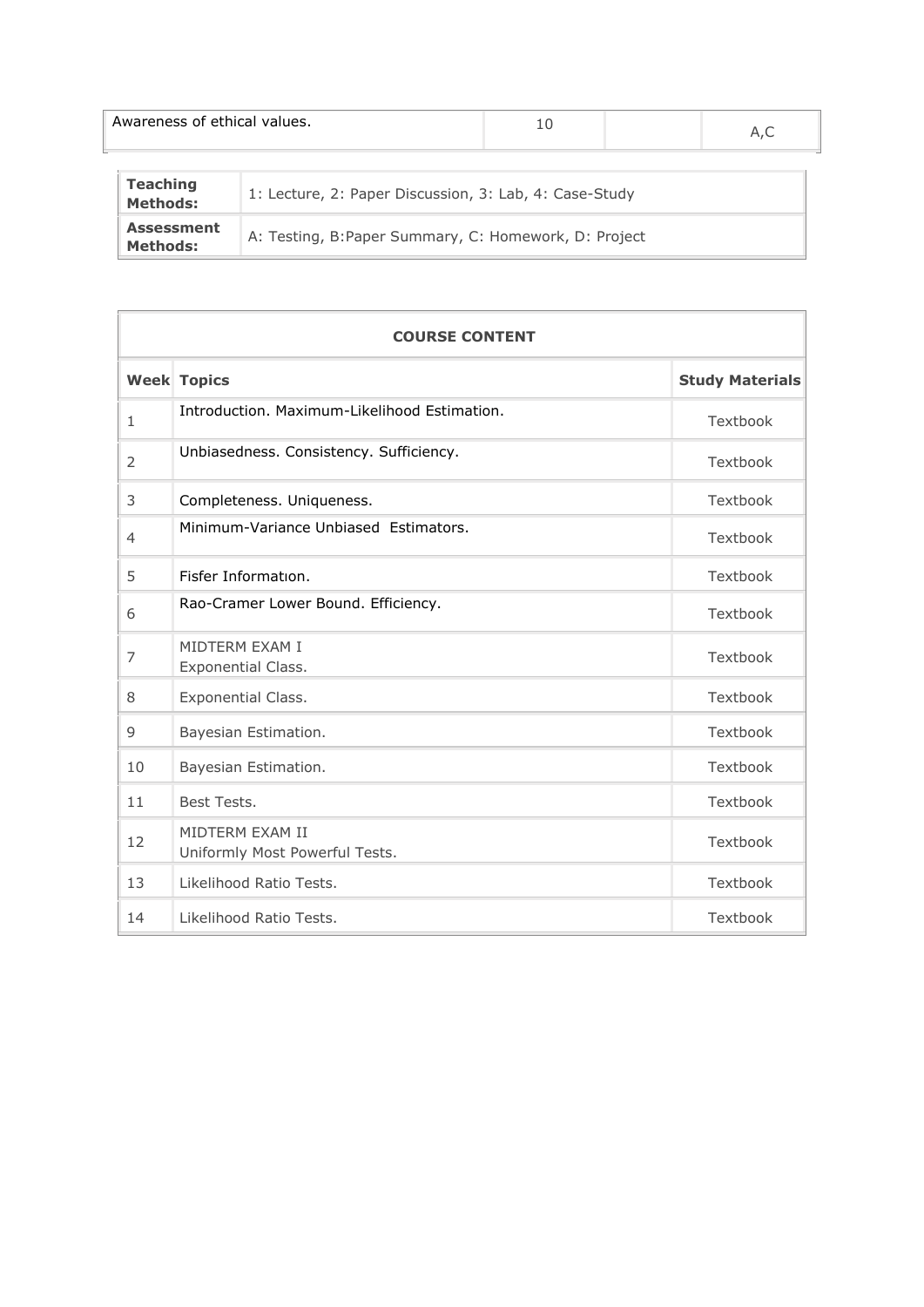| <b>RECOMMENDED SOURCES</b>  |                                                                                                                          |  |  |  |
|-----------------------------|--------------------------------------------------------------------------------------------------------------------------|--|--|--|
| <b>Textbook</b>             | Introduction to Probability and Mathematical Statistics, 2nd Ed.<br>L. J. Bain and M. Engelhardt<br>Duxbury Press, 2000. |  |  |  |
| <b>Additional Resources</b> |                                                                                                                          |  |  |  |

| <b>MATERIAL SHARING</b> |                                         |  |  |
|-------------------------|-----------------------------------------|--|--|
| <b>Documents</b>        |                                         |  |  |
| <b>Assignments</b>      | 8 Homeworks.                            |  |  |
| <b>Exams</b>            | 2 Midterm Exams, Final Exam, 2 Quizzes. |  |  |

| <b>ASSESSMENT</b>                                                   |                          |                   |  |  |
|---------------------------------------------------------------------|--------------------------|-------------------|--|--|
| <b>IN-TERM STUDIES</b>                                              | <b>NUMBER</b>            | <b>PERCENTAGE</b> |  |  |
| Mid-terms                                                           | $\overline{\phantom{a}}$ | 76                |  |  |
| Assignments                                                         | 8                        | 8                 |  |  |
| Quizzes                                                             | 2                        | 8                 |  |  |
| Attendance                                                          |                          | 8                 |  |  |
| <b>Total</b>                                                        |                          | 100               |  |  |
| <b>CONTRIBUTION OF FINAL EXAMINATION TO OVERALL</b><br><b>GRADE</b> |                          | 35                |  |  |
| <b>CONTRIBUTION OF IN-TERM STUDIES TO OVERALL</b><br><b>GRADE</b>   |                          | 65                |  |  |
| <b>Total</b>                                                        |                          | 100               |  |  |

| <b>COURSE CATEGORY</b><br><b>Expertise Courses</b> |  |
|----------------------------------------------------|--|
|----------------------------------------------------|--|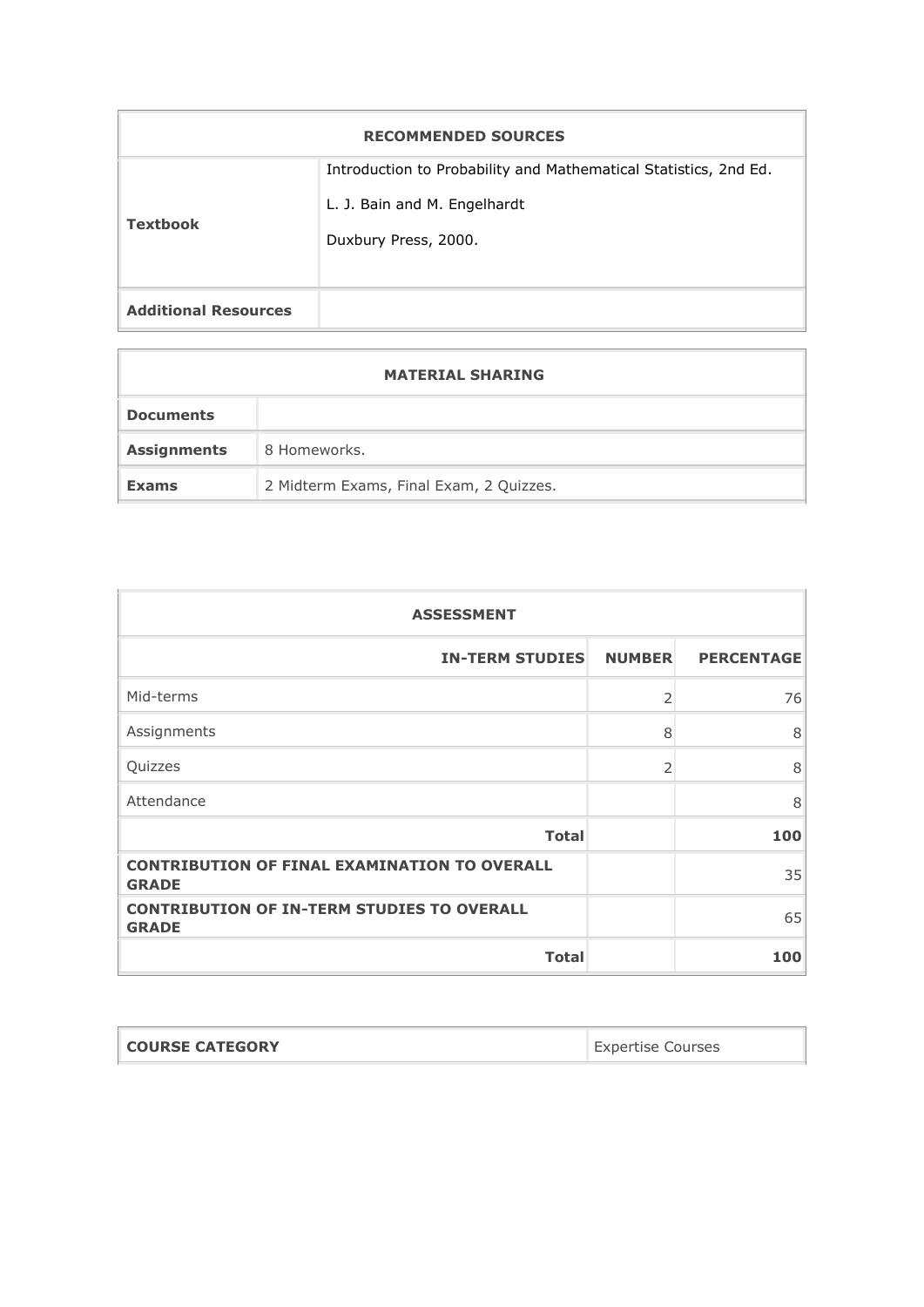|                | <b>COURSE'S CONTRIBUTION TO PROGRAM</b>                                                                                                                                                                              |  |  |                     |   |   |  |  |
|----------------|----------------------------------------------------------------------------------------------------------------------------------------------------------------------------------------------------------------------|--|--|---------------------|---|---|--|--|
|                | No Program Learning Outcomes                                                                                                                                                                                         |  |  | Contribution        |   |   |  |  |
|                |                                                                                                                                                                                                                      |  |  | $1 \t2 \t3 \t4 \t5$ |   |   |  |  |
| $\mathbf{1}$   | Ability to reach knowledge in breadth and depth through scientific research in<br>Systems Engineering field; to have extensive knowledge about current<br>techniques and procedures together with their constraints. |  |  |                     |   |   |  |  |
| $\overline{2}$ | Ability to complement and apply knowledge by scientific methods utilizing<br>limited or missing data; to use knowledge in different disciplines effectively<br>by blending them.                                     |  |  |                     |   |   |  |  |
| 3              | Ability to formulate Systems Engineering problems; to develop novel and<br>original ideas and procedures for their solutions and to use innovative<br>procedures in solutions.                                       |  |  |                     |   |   |  |  |
| 4              | Awareness of new and developing applications in Systems Engineering;<br>ability to investigate and learn these applications when required.                                                                           |  |  |                     |   |   |  |  |
| 5              | Ability to design and apply analytical, and modeling and experimental based<br>research; to solve and interpret complex situations encountered in this<br>process.                                                   |  |  |                     |   | X |  |  |
| 6              | Ability to lead multi-disciplinary teams; to develop solution approaches in<br>complicated situations and to take responsibility.                                                                                    |  |  |                     |   |   |  |  |
| 7              | Ability to develop novel and/or original ideas and methods; to develop<br>innovative solutions for the design of systems, parts or the processes.                                                                    |  |  |                     |   |   |  |  |
| 8              | Ability to communicate orally or in writing the process and the results of<br>Systems Engineering studies systematically and openly in national or<br>international platforms.                                       |  |  |                     |   |   |  |  |
| 9              | Ability to master a foreign language (English) at the European Language<br>Portfolio B2 General Level to communicate orally or in writing.                                                                           |  |  |                     |   |   |  |  |
|                | Ability to recognize social, scientific and ethical values in the process of<br>10 collection, interpretation and publishing of data, and in all professional<br>activities.                                         |  |  |                     | X |   |  |  |
| 11             | Ability to visualize social and environmental dimensions of Systems<br>Engineering applications and to observe these dimensions in professional<br>practice.                                                         |  |  |                     |   |   |  |  |
| 12             | Ability to develop appropriate methodology and procedures for the modeling,<br>improvement, control and design of complex systems for a specified target.                                                            |  |  |                     |   |   |  |  |